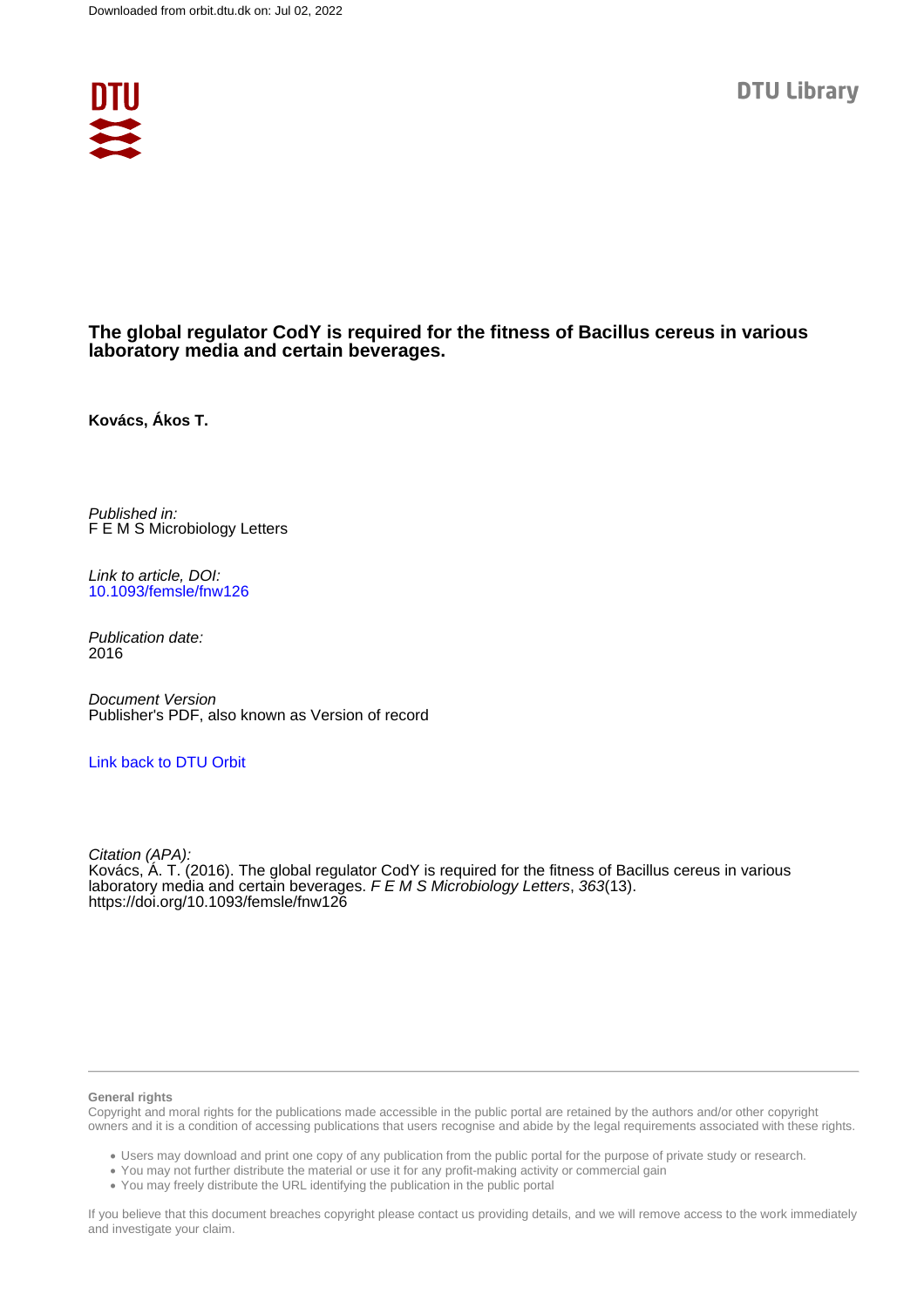

**doi: 10.1093/femsle/fnw126** Advance Access Publication Date: 11 May 2016 Research Letter

# RESEARCH LETTER-Physiology & Biochemistry

# **The global regulator CodY is required for the fitness of** *Bacillus cereus* **in various laboratory media and certain beverages**

# Ákos T. Kovács\*

Terrestrial Biofilms Group, Institute of Microbiology, Friedrich Schiller University Jena, D-07743 Jena, Germany

<span id="page-1-0"></span>∗**Corresponding author:** Terrestrial Biofilms Group, Institute of Microbiology, Friedrich Schiller University Jena, Neugasse 23, D-07743 Jena, Germany. Tel: +49 3641 949980; Fax: +49 3641 949292; E-mail: [akos-tibor.kovacs@uni-jena.de](mailto:akos-tibor.kovacs@uni-jena.de)

**One sentence summary:** Deletion of the global regulator coding CodY gene in *B. cereus* ATCC 14579 differentially affects fitness in various laboratory media and beverages.

**Editor:** Ezio Ricca

# **ABSTRACT**

The impact of gene mutations on the growth of the cells can be studied using pure cultures. However, the importance of certain proteins and pathways can be also examined via co-culturing wild type and its mutant derivative. Here, the relative fitness of a mutant strain that lacks the global nitrogen regulator, CodY, was examined in *Bacillus cereus*, a food poisoning Gram-positive bacterium. Fitness measurements revealed that the AcodY strain was outcompeted when cocultured with the wild-type ATCC 14579 under various rich laboratory medium, and also when inoculated in certain beverages. In nutrient-poor minimal medium, the ∆codY mutant had comparable fitness to the wild-type strain. Interestingly, the relative fitness of the ∆codY strain was antagonistic when it was cultivated in apple or orange juices due to unknown properties of these beverages, highlighting the importance of chemical composition of the test medium during the bacterial fitness measurements.

**Keywords:** *Bacillus cereus*; fitness; nitrogen metabolism; CodY; biofilm

## **INTRODUCTION**

To understand how microbes adapt to certain conditions, we need to understand in addition to the regulatory cascades that respond to a certain stress also the genetic background that is evolved and conserved to be able to respond to the environmental changes. Such a genetic adaptation might also result in gene loss if a certain gene is not required for the fitness of the microbe (Dufresne, Garczarek and Partensky [2005;](#page-6-0) Morris, Lenski and Zinser [2012\)](#page-6-1). Genetic adaptations are driven by successive process of fixing beneficial mutation, and it is driven by natural selection (Kassen [2014\)](#page-6-2). Such a selection acts not only on genes coding for proteins with structural, enzymatic or similar roles, but also on transcriptional regulators that modify the expression of genes from the previous category. Conserved regulators found in wide variety of microorganisms are supposed to carry an evolutionary advantage for the cells, and therefore, the loss of these components is selected against. *Bacillus cereus* is a member of the genus *Bacillus* and normally isolated from the soil (Stabb, Jacobson and Handelsman [1994;](#page-6-3) Garbeva, van Veen and van Elsas [2003\)](#page-6-4), while it is also frequently associated with food poisoning and spoilage (Ehling-Schulz, Frenzel and Gohar [2015\)](#page-6-5). *Bacillus cereus* is believed to exist in versatile environment ranging from the soil as saprophyte to insect or mammal host as potential pathogen (Jensen *et al.* [2003\)](#page-6-6), where it encounters various environmental conditions and survives different stress conditions (van Schaik and Abee [2005;](#page-6-7) Abee *et al.* [2011;](#page-6-8) Mols and Abee [2011a](#page-6-9)[,b\)](#page-6-10). Interestingly, genome analysis of

**Received:** 29 January 2016; **Accepted:** 9 May 2016

<sup>C</sup> FEMS 2016. All rights reserved. For permissions, please e-mail: [journals.permissions@oup.com](mailto:journals.permissions@oup.com)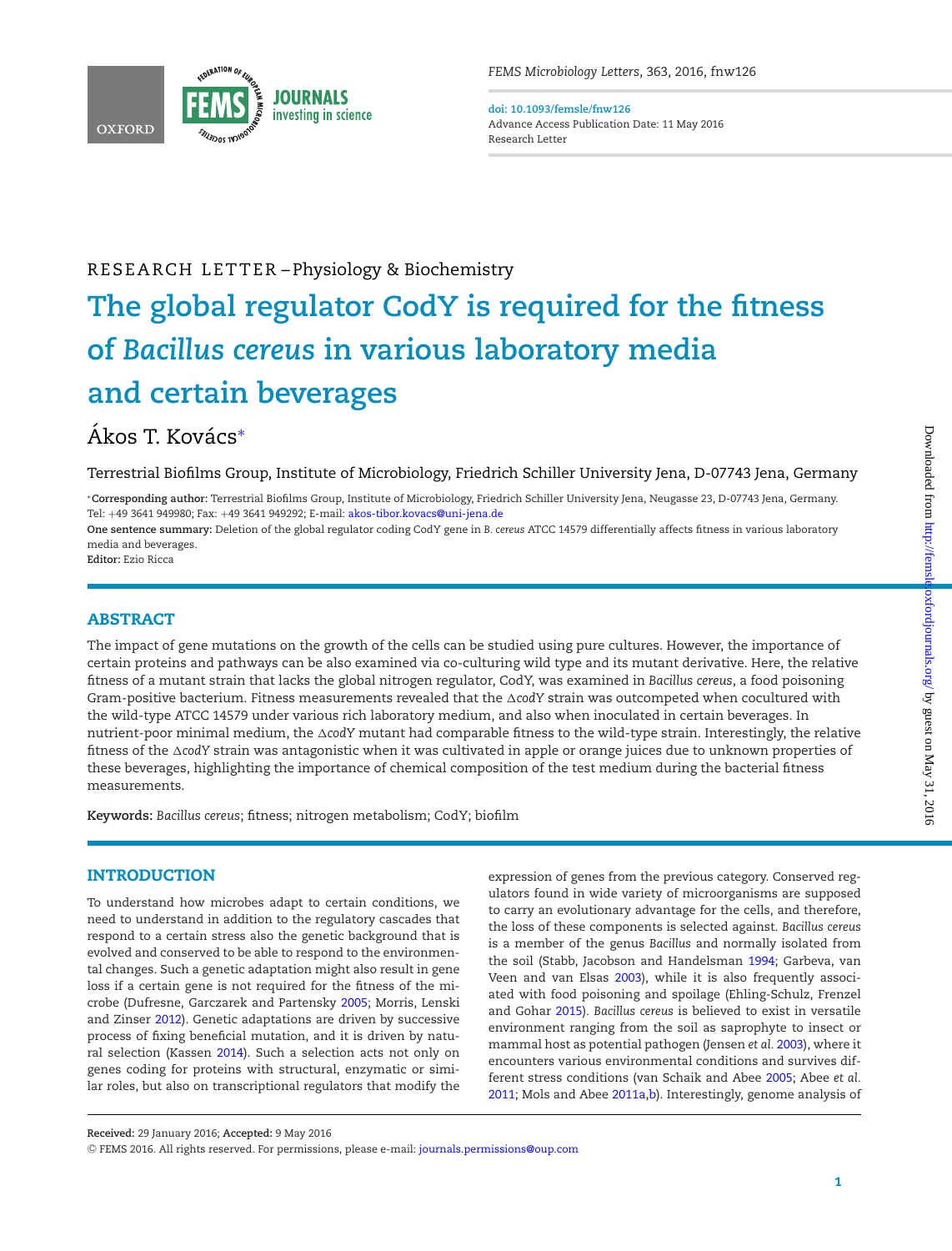the *B. cereus* group suggested that this group has adapted to protein-rich diet rather than carbohydrate-based diet preferred by the saprophytic *B. subtilis* (Garbeva, van Veen and van Elsas [2003\)](#page-6-4). *Bacillus cereus* is a food poisoning microorganism (Ehling-Schulz, Frenzel and Gohar [2015;](#page-6-5) Gopal *et al.* [2015\)](#page-6-11) and has been associated with fatal cases of infections (Veysseyre *et al.* [2015\)](#page-6-12). *Bacillus cereus* has been reported to survive industrial pasteurization processes in the form of spores and psychrophilic strains, which are able to cope with refrigeration temperature, resulting in a potential danger for the dairy and food industry (Griffiths [1992\)](#page-6-13). Therefore, the applicability of various antimicrobial compounds against *B. cereus* has been examined in different fruit juices and other food products (Grande *et al.* [2005,](#page-6-14) [2006,](#page-6-15) [2007;](#page-6-16) de Oliveira Junior *et al.* [2015\)](#page-6-17).

To efficiently survive variable environmental conditions and to adapt to changes in nitrogen resources, low G+C Grampositive bacteria have acquired a conserved global regulator called CodY. In *Bacilli*, CodY responds to the intracellular levels of guanosine triphosphate (GTP) and branched chain amino acids that enhance dimerization and DNA binding, respectively (Ratnayake-Lecamwasam *et al.* [2001;](#page-6-18) Shivers and Sonenshein [2004;](#page-6-19) Handke, Shivers and Sonenshein [2008\)](#page-6-20). In the presence of these cofactors, CodY represses the transcription of numerous genes (Molle *et al.* [2003\)](#page-6-21). The target genes code for proteases, amino acid transporters and catabolic pathway (Sonenshein [2005\)](#page-6-22), but other processes are also affected indirectly by CodY in *Bacilli*, including sporulation, competence for DNA uptake, motility and biofilm formation (Serror and Sonenshein [1996;](#page-6-23) Molle *et al.* [2003;](#page-6-21) Rasko *et al.* [2005;](#page-6-24) Sonenshein [2005\)](#page-6-22). Furthermore, CodY plays an important role in the regulation of virulence factors in pathogenic bacteria, such as *B. anthracis*, *Clostridium difficile*, *Listeria monocytogenes*, *Staphylococcus aureus* and *Streptococci* (Stabb, Jacobson and Handelsman [1994\)](#page-6-3).

Previous studies on the CodY regulator of *B. cereus* strains revealed its importance in the production of toxins in addition to regulating the transcription of genes related to nitrogen metabolism (Frenzel *et al.* [2012;](#page-6-25) Lindbäck et al. [2012\)](#page-6-26). In addition, whole-genome transcriptome analysis also showed that other phenotypes, e.g. motility and biofilm formation, are also differentially affected by the deletion of the *codY* gene in **B.** cereus (Lindbäck et al. [2012\)](#page-6-26). Similar to other Gram-positive pathogens, CodY also influences virulence gene expression in *B. cereus* (Frenzel *et al.* [2012;](#page-6-25) Lindbäck *et al.* [2012\)](#page-6-26), via modulating the uptake of the signal peptide of PlcR, the major virulence transcriptional regulator (Slamti *et al.* [2016\)](#page-6-27). Interestingly, the growth properties of *B. cereus* ATCC 14579, on different media, were found to be similar between the wild-type strain and its -*codY* variant, and only minor delay in growth of ∆codY derivative was found in BHI medium (Lindbäck et al. [2012\)](#page-6-26). However, a shift of mid-logarithmic phase cells from nutrient-rich to minimal medium caused a major delay in the growth of the ∆codY mu-tant compared to the wild-type strain (Lindbäck et al. [2012\)](#page-6-26). Nevertheless, generating a ∆codY strain in *B. thuringiensis str*ain 407 was only possible in the presence of *codY* gene in trans (Slamti *et al.* [2016\)](#page-6-27), suggesting that deletion of the *codY* gene in certain strains might result suppressor mutations elsewhere in the genome similar to *Streptococcus pneumoniae* (Caymaris *et al.* [2010\)](#page-6-28). In addition, the impact of gene deletions might differ depending on the strain used, as observed for the trait of biofilm development of *B. cereus* (Hsueh, Somers and Wong [2008;](#page-6-29) Lindbäck et al. [2012\)](#page-6-26).

The sociomicrobiology of the *B. cereus* group was studied only recently (Raymond and Bonsall [2013\)](#page-6-30). Recent publications described various traits of *B. thuringiensis* that are benefiting virulence (Garbutt *et al.* [2011;](#page-6-31) Raymond *et al.* [2012;](#page-6-32) Zhou *et al.* [2014;](#page-6-33) Deng *et al.* [2015\)](#page-6-34), including the importance of spatial structure, division of labor, impact of strain diversity or cooperation during virulence. These studies clearly show that the relative fitness of certain mutant strains can be most efficiently determined in competition to a common strain (i.e. compared to the wild type used in this study) (Raymond and Bonsall [2013\)](#page-6-30).

The purpose of this work was to examine if the presence of this conserved global regulator enhance the fitness of the bacterium, *B. cereus* ATCC 14579 in various laboratory media and certain beverages. Competition experiments revealed that a *codY* mutant has lower fitness under most of the tested laboratory media and beverages, which might explain why the global regulator CodY is conserved in these bacteria.

#### **MATERIALS AND METHODS**

#### **Strains and media**

Bacillus cereus ATCC 14579 and its marker-less ΔcodY deriva-tive (Lindbäck et al. [2012\)](#page-6-26) was used in this study. The following growth media were used for cultivation: LB medium (Lennox broth, Carl Roth, Germany; 10 g/L tryptone, 5 g/L yeast extract, 5 g/L NaCl, pH 7.0), BHI medium (Brain-Heart-Infusion Broth, Carl Roth Germany; 7.5 g/L Calf Brain Infusion, 10 g/L Beef Heart Infusion, 10 g/L Peptone, 2 g/L Glucose, 5 g/L NaCl, 2.5 g/L Na2HPO4, pH 7.4), CSE medium (chemically defined minimal medium; 4 g/L KH<sub>2</sub>PO<sub>4</sub>, 16 g/L K<sub>2</sub>HPO<sub>4</sub>·3H<sub>2</sub>O, 3.3 g/L (NH<sub>4</sub>)<sub>2</sub>SO<sub>4</sub>, 8 g/L K-glutamate, 6 g/L Na-succinate, 5 g/L glucose, 2.32 mg/L MnSO<sub>4</sub>.4H<sub>2</sub>O, 0.123 g/L MgSO<sub>4</sub>.7H<sub>2</sub>O, 50 mg/L tryptophane, 22 mg/L NH4Fe(III)-citrate) and EPS medium (biofilm medium; 7 g/L K<sub>2</sub>HPO<sub>4</sub>, 3 g/L KH<sub>2</sub>PO<sub>4</sub>, 0.1 g/L NaCl, 0.125 g/L yeast-extract, 0.1 g/L MgSO<sub>4</sub>·7H<sub>2</sub>O, 0.01 g/L CaCl<sub>2</sub>, 1 mg/L FeSO<sub>4</sub>, 1 g/L glucose). Milk was prepared by dissolving 10 g skim milk powder (Carl Roth, Germany) in 100 ml water and autoclaved at 110 ◦C for 7 min. Commercial orange and apple juices (distributed by Eckes-Granini (Nieder-Olm, Germany)) were used after adjusting the pH to 6.0–6.2 with NaOH as low pH of the medium inhibits the growth of *B. cereus*. Haemolysis positive or negative colonies were detected on BHI agar plates (1.5% agar) supplemented with 4% defibrinated sheep blood (Fiebig-Nährstofftechnik, Germany). All growth experiments were performed at 30 ◦C.

#### **PCR validation of** *codY* **mutation**

The identity of wild-type and ∆codY colonies after selected competition experiments was verified by PCR. Colonies with or without haemolytic halo were picked from BHI blood agar plates; PCR was directly performed on the cells using oligonucleotides oTB92 (5 -GTGCAACGTGACATTCTG-3 ) and oTB93 (5 - CACAAGCATCTTCTATCC-3 ) in the presence of DreamTaq DNA polymerase (Thermo Fisher Scientific, Germany). The PCR resulted 1424 and 657 bp products on the wild-type and  $\Delta$ codY strains, respectively.

#### **Growth properties**

Optical densities (OD) of cultures were recorded in various media after 1:100 dilutions of overnight cultures. For rich media, 150  $\mu$ L aliquots of the cultures were pipetted into a 96-well plate, and optical density was followed in a TECAN plate reader (at least six biological replicates with four technical replicates each, >24 samples for each strains and media). For minimal medium, strains were cultivated in 100 mL bottles to reduce aggregation,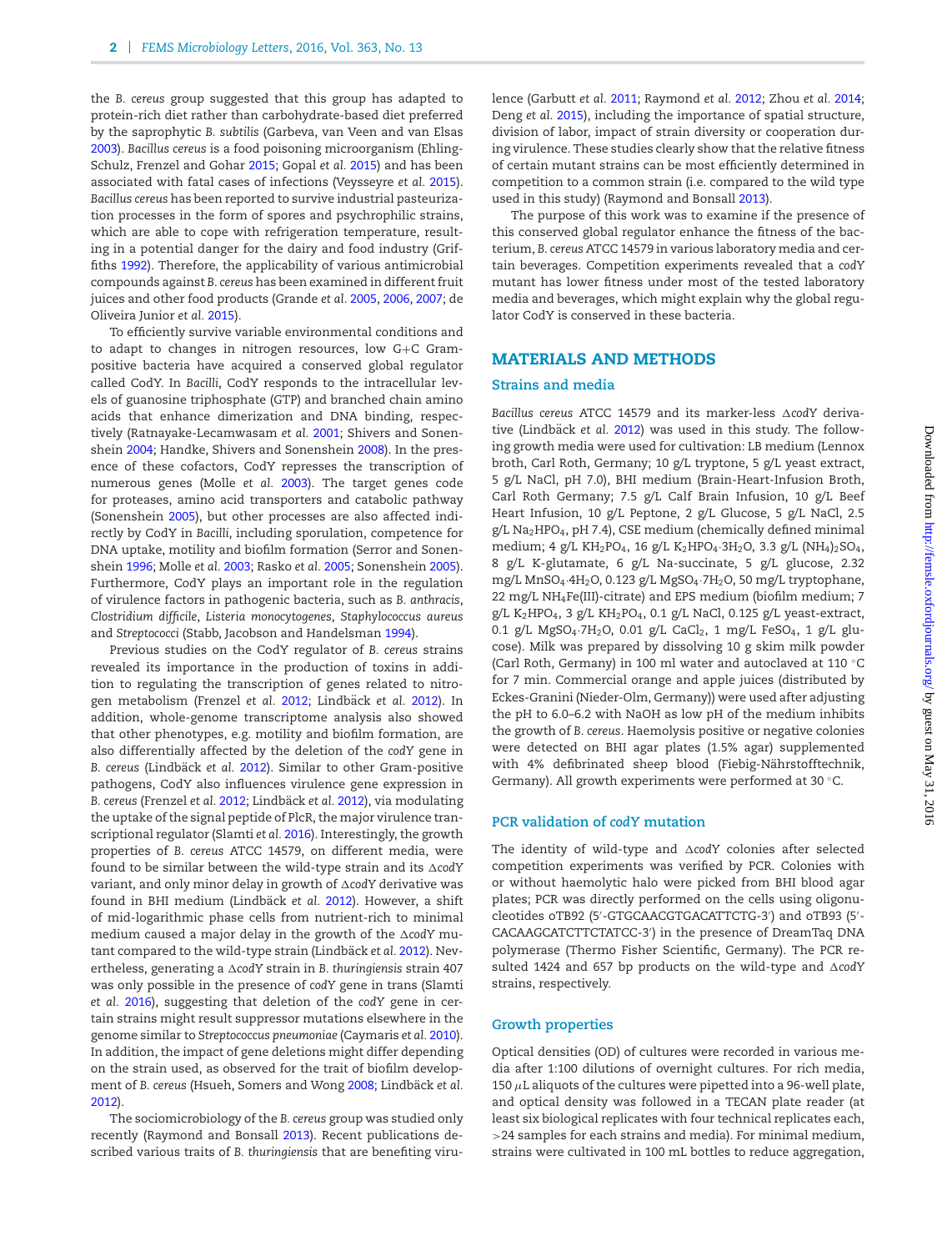and OD was recorded every hour using a UV 1600-PC spectrophotometer (VWR, Darmstadt, Germany).

#### **Competition assays**

The relative fitness of the  $\Delta$ codY strain was determined in the presence of wild-type strain. Strains were grown in LB medium for 16 h at 30 ◦C at 225 rpm, and their colony forming units were determined by plating on BHI agar medium. Wild-type and mutant strains were mixed in 10:1, 1:1 and 1:10 ratios and diluted 1:100 in certain medium. After 16 h of growth at 30 ◦C 225 rpm, a dilution series was plated on BHI blood agar medium to calculate the colony forming units of wild-type (haemolysis proficient) and -*codY* (haemolysis deficient) strains.

#### **Biofilm formation**

After preculturing in LB medium, overnight grown single strains or their co-culture (similar as for competition assays) were diluted 1:100 in EPS medium, and 1 mL culture was inoculated into one well of a 24-well plate (VWR, Germany). After 24 h at 30 ◦C, the medium fraction was removed and fresh EPS medium was added to the wells. Cells from the biofilm were released by mild sonication (2  $\times$  12 pulses of 1 s with 30% amplitude; Ultrasonic Processor VCX-130, Zinsser Analytics, Frankfurt am Main, Germany), and the colony forming units were determined on BHI blood agar medium as described above.

#### **Fitness calculations**

Fitness was calculated for each competition experiments where the ratio of the Malthusian parameters (m) of each competing strain was determined (Lenski [1991\)](#page-6-35). Malthusian parameter was calculated as follows:  $m = \ln (N_f/N_0)$ , where  $N_f$  and  $N_0$  are the final and starting colony forming units.

## **RESULTS AND DISCUSSION**

#### The growth yield of wild-type and  $\triangle$ codY strain on **various media is comparable**

The growth properties of *B. cereus* wild-type (ATCC 14579) and -*codY* strains were previously compared on nutrient-rich and minimal media by following the optical density, but only minor delay was observed with no effect on growth yield (Lindbäck et al. [2012\)](#page-6-26). The growth properties of wild-type and  $\Delta$ codY strains were followed in LB, BHI and CSE media. Although a minor delay was observable in the median of the wild-type and  $\Delta$ codY growth curves when cultivated in rich media, no significant difference was identified here. In addition, the growth yields of the wildtype and  $\Delta$ codY strains were determined by detecting the colony forming units of pure bacterial cultures grown for 16 h. Strains were cultivated in various laboratory media and certain beverages under well-mixed conditions (shaken cultures at 225 rpm). After 16 h, the cell counts of the strains were comparable in all cultures (Fig. [1\)](#page-3-0) and no significant differences were found (*t*-test;  $>0.15$ ).

Using the crystal violet assay that reports the surface attached biomass and its surrounding matrix, it was previously shown that -*codY* strain formed an increased biofilm compared to the wild type (Lindbäck et al. [2012\)](#page-6-26). Such an enhanced biofilm formation could be the result of increased cell number or superior matrix production or both. The cell count numbers of 24hgrown biofilms were determined after mild removal of the at-

<span id="page-3-0"></span>

**Figure 1.** Growth of *B. cereus* ATCC 14789 and its *codY* derivative. Colony forming unit of bacterial cultures are shown grown for 16 h under various conditions (**A**) or 24 h in biofilms (**B**). Data present the averages of at least three independent cultures for each conditions and strains. OD of wild-type (continuous lines) and -*codY* (dashed lines) cultures are presented that were cultivated in LB (**C**), BHI (**D**) or CSE (E) media. For the cultures grown in rich media, at least six biological replicates with four technical replicates each (>24 samples for each strains and media) were used. Growth was recorded in TECAN plate reader at 595 nm. For CSE medium, OD of four biological replicate cultures were detected at 600 nm using a UV 1600-PC spectrophotometer (VWR, Darmstadt, Germany).

tached cells (see materials and methods). These experiments showed that the  $\Delta$ codY biofilm contained slightly more bacterial cells compared to the wild type  $(3.3\cdot10^7 \pm 2.2\cdot10^6$  and  $2.5\cdot10^7$  $\pm$  2.5 $\cdot$ 10<sup>6</sup>, respectively; Fig. [1B](#page-3-0), P < 0.01) confirming previous observations on the increased biofilm forming ability of the  $\Delta$ codY strain.

#### **Fitness on various laboratory media**

Recently, researchers realized that certain relevant properties of microbes can be adequately examined in competition with other species or strains (Raymond and Bonsall [2013\)](#page-6-30). These studies generally use previously developed methods from the field of evolutionary biology to measure the relative or competitive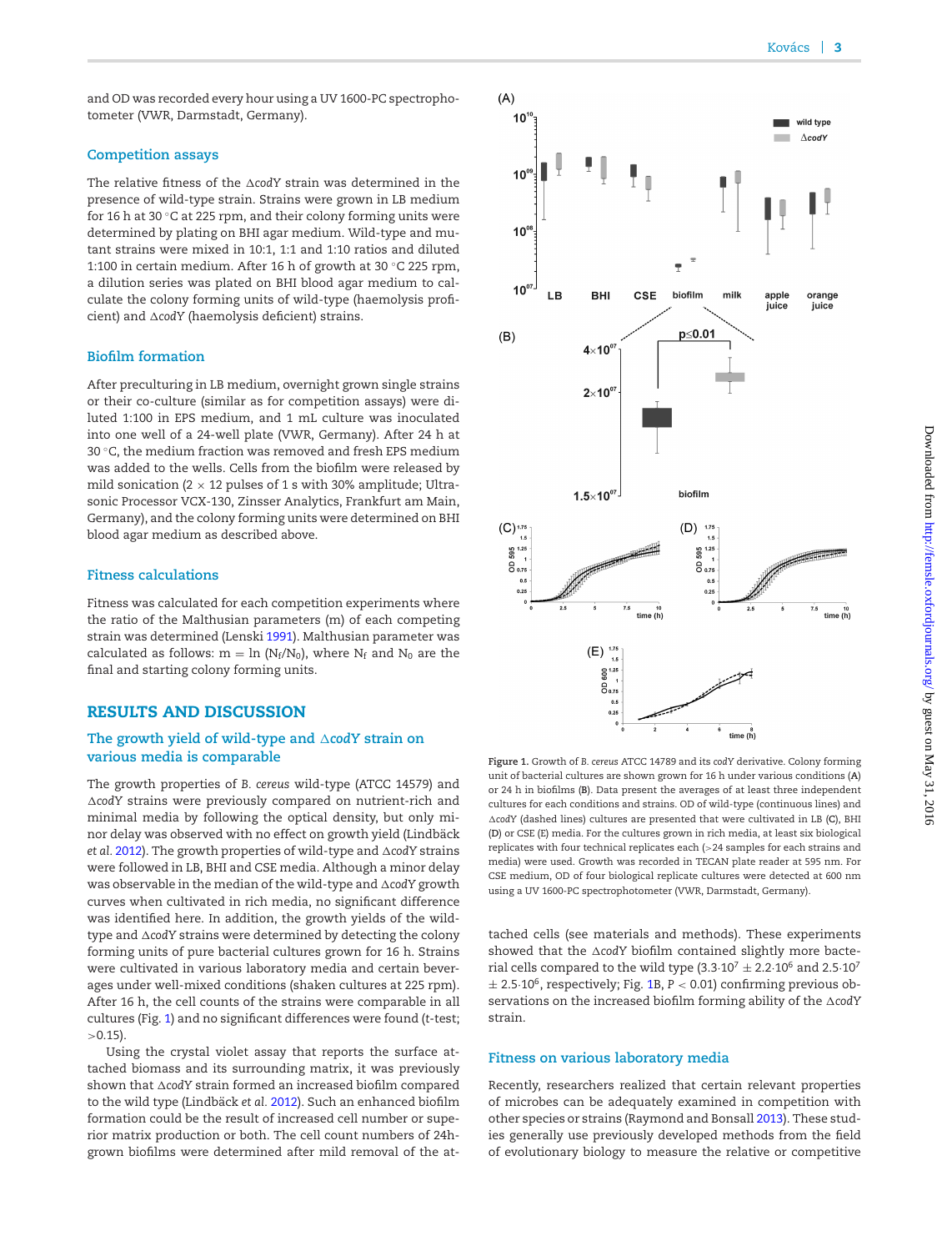fitness of strains (Lenski [1991\)](#page-6-35). Here, the relative fitness of *B. cereus* strain was examined in which the *codY* gene was deleted from the genome. When the *codY* gene is disrupted in *B. cereus*, about 250 and 180 genes are up- and downregulated, respectively, in the strain ATCC 14579, respectively (Lindbäck et al. [2012\)](#page-6-26). This suggests that the function of CodY global regulator might be required for efficient growth on various media. However, the growth yield of wild type and its ∆codY derivative was found to be comparable under all examined culturing conditions except when biofilm formation was studied. Previously, we could show that certain traits that are not essential *per se* for a phenotype or differentiation pathway (e.g. motility of *B. subtilis* during biofilm formation at the air-medium interface) might be important for the full fitness of the bacterium when a mutant is competed against the wild type in a co-culture experiment (Hölscher *et al.* [2015\)](#page-6-36). Therefore, the relative fitness of the -*codY* strain was examined during co-cultivation on various laboratory media. To distinguish the wild-type and -*codY* strains after co-cultivation, the differential hemolysis properties of the strains on blood agar medium were used as a marker. Certain colonies with hemolysis (wild type) and without (∆codY) were selected and their genotype was confirmed using PCR specific to the *codY* region (data not shown).

When certain strains are competed at equal initial frequencies and the strains grow similarly, the relative fitness of the mutant is around 1. However, at low or high initial frequencies, the fitness might increase or decrease due to negative frequency selection (MacLean [2008\)](#page-6-37). Thus during negative frequency-dependent selection, when a genotype is rare, it is relatively favored by selection and it will increase in frequency, but when a genotype is abundant, it is no longer selected for, thus it will decrease in frequency. Using a fitness presentation where the x axis depicts the initial ratio of  $\Delta$ codY/wild-type strains (e.g. Fig. [2\)](#page-4-0), this is visualized by a trend line that starts above 1 and crosses the x axis at 1 to 1 initial ratio in the case of equal fitness properties of the co-cultured strains. Competition experiments showed that the ∆codY strain had a reduced relative fitness in nutrient rich laboratory media (Fig. [2A](#page-4-0)-B), while in minimal medium, the relative fitness of  $\Delta$ codY derivative is negative frequency dependent (Fig. [2C](#page-4-0)), but generally similar to the wild type.

The presented competition experiments clearly indicated that under most of the cultivating conditions, the wild-type ATCC 14579 strain harboring a functional CodY protein had higher competitiveness suggesting that CodY has an important impact on the fitness of *B. cereus* under these conditions. When the *codY* gene is removed, expression levels of CodY repressed genes are enhanced in *B. cereus ATCC* 14579 (Lindbäck et al. [2012\)](#page-6-26), which could increase the general metabolic costs of the cells. However, the impact of such a metabolic cost can be only occasionally detected, when the mutant strain is competed with its wild-type ancestor. When *B. cereus* is grown in minimal medium, the amount of branched chain amino acids is low and the cells face starvation (i.e. low amounts of GTP), the CodY protein is not active. Under these conditions, the CodY-repressed genes are expressed similarly in the -*codY* mutant that is supported by the comparable relative fitness of the AcodY to the wild type when they are co-cultivated in CSE minimal medium.

#### **Fitness during biofilm formation**

In several instances, secretion of so called public goods that are shared among the members of the community has a cost for the producer organism. Due to this cost, cells that are pro-

<span id="page-4-0"></span>

**Figure 2.** Relative fitness of *B. cereus codY* strain grown in LB, BHI or CSE media inoculated at various initial ratio of -*codY*/wild-type strains. Gray colored rhombuses indicate data points with fitness values <0.01. Increased or decreased fitness are presented by data points above or below value 1, respectively. At low or high initial frequencies, fitness values might increase or decrease due to negative frequency selection (see text for details).

ducing less public goods have an advantage. Biofilms present a fascinating system, where public good sharing and the effect of spatial distribution can be studied (Kovács [2014;](#page-6-38) van Gestel *et al.* [2014\)](#page-6-39). Biofilm formation of *B. cereus* depends on various secreted polymers (Caro-Astorga *et al.* [2014;](#page-6-40) Gao *et al.* [2015\)](#page-6-41). Biofilm formation of *B. cereus* is enhanced when the *codY* gene is deleted resulting in a higher amount of cells attached to the microtiter plate wells and increased crystal violet detected biomass (Lindbäck et al. [2012\)](#page-6-26). Therefore, to observe how the wild-type ATCC 14579 and ∆codY strains compete under biofilm promoting conditions, the two strains were mixed at various ratio, inoculated in EPS biofilm medium and cultivated for 24 h. The relative fitness of the AcodY strain was only comparable to the wild-type strain when AcodY was used at low frequency, otherwise a slight reduction of fitness was observed (Fig. [3\)](#page-5-0), suggesting that the two strains co-colonize the biofilm and the  $\Delta$ codY strain might have a somewhat reduced fitness due to increased biofilm matrix production (i.e. expression of genes coding for the protein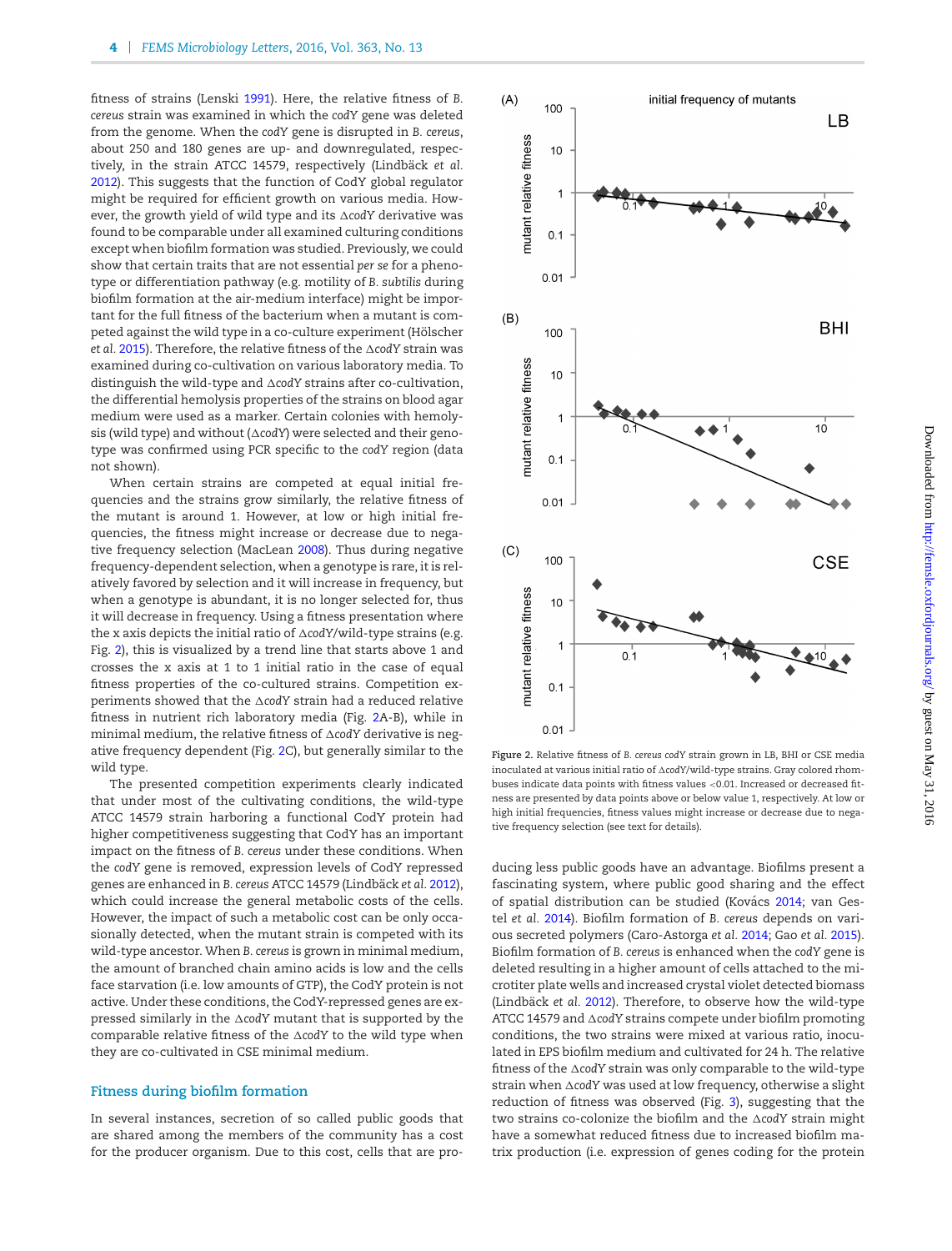<span id="page-5-0"></span>

**Figure 3.** Relative fitness of *B. cereus codY* strain during biofilm formation inoculated at various initial ratio of  $\Delta$ codY/wild-type strains. Increased or decreased fitness are presented by data points above or below value 1, respectively. At low or high initial frequencies, fitness values might increase or decrease due to negative frequency selection (see text for details).

component of biofilms are increased in the  $\Delta$ codY strain (Lindbäck et al. [2012\)](#page-6-26)).

#### **Fitness on beverages**

The above presented results suggested that wild-type *B. cereus* had growth advantage over the ∆codY mutant during competition under most conditions, except in minimal medium. *B. cereus* is a food poisoning microorganism, resulting in spoiled or emetic toxin containing products (Ehling-Schulz, Frenzel and Gohar [2015;](#page-6-5) Gopal *et al.* [2015\)](#page-6-11). To further examine the relevance of these observations under food related conditions, the competition experiments were performed in various beverages: milk, apple and orange juices. Interestingly, the relative fitness of the -*codY* strain did not follow the same trend in all beverages used. The relative fitness of  $\Delta$ codY was lower than the wild-type strain when cultivated in milk or apple juice, but had slightly increased relative fitness when grown in orange juice (Fig. [4\)](#page-5-1).

The properties and the documented composition (e.g. fruit contents, fat, carbohydrate, sugar or salt levels) of the two beverages used are similar and the juices were purchased from the same supplier. It is intriguing why the ∆codY strain had an advantage when grown in orange juice, while the wild type was benefitted in the apple juice. As CodY alters the transcription of several hundreds of genes in *B. cereus* (Frenzel *et al.* [2012;](#page-6-25) Lindbäck et al. [2012\)](#page-6-26), it is plausible that certain pathways important for the efficient growth in apple or orange juices are differently affected by CodY. Detailed examination of the two juices, like determination of the organic acid composition and concentration or antimicrobial compounds, might facilitate the identification of the factor(s) that differentially benefit one strain over the other.

#### **CONCLUSION**

Growth yield is generally used to estimate fitness of a microbial strain under certain cultivating conditions. The presented experiments highlight that distinct bacterial strains harboring comparable growth yield might have different fitness when competed with each other. Remarkably, *B. cereus* ATCC 14579 has a higher relative fitness compared to its ∆codY derivative under various laboratory media and beverages, but not when cultivated in orange juice. Therefore, to conclude whether the growth properties of certain strains are different from others ne- $\alpha$  cessitates competition experiments. *B. cereus*  $\Delta$ *codY* mutant was

<span id="page-5-1"></span>

**Figure 4.** Relative fitness of *B. cereus codY* strain grown in milk **(A),** orange- **(B)** and apple juice **(C)** initiated at various initial ratio of  $\Delta \text{cod} Y/\text{wild-type strains.}$ Gray colored rhombuses indicate data points with fitness values <0.01 or >100. Increased or decreased fitness are presented by data points above or below value 1, respectively. At low or high initial frequencies, fitness values might increase or decrease due to negative frequency selection (see text for details).

shown to produce decreased amounts of toxins (Lindbäck et al. [2012\)](#page-6-26). Therefore, it will be interesting to examine the relative fitness of the -*codY B. cereus* strain in host models systems, such as *Galleria mellonella* (Ramarao, Nielsen-Leroux and Lereclus [2012\)](#page-6-42). It is debatable whether the AcodY mutants can exploit the toxins produced by the wild type in the host and how spatial structure defines the competitiveness of these strains, similar to *B. thuringiensis* mutants that lack quorum sensing, the density dependent cell-cell communication system (Zhou *et al.* [2014\)](#page-6-33).

# **FUNDING**

Work in the laboratory of ATK is supported by a Marie Curie Career Integration Grant (PheHetBacBiofilm), Grants KO4741/2- 1 and KO4741/3-1 from the Deutsche Forschungsgemeinschaft (DFG).

*Conflict of interest.* None declared.